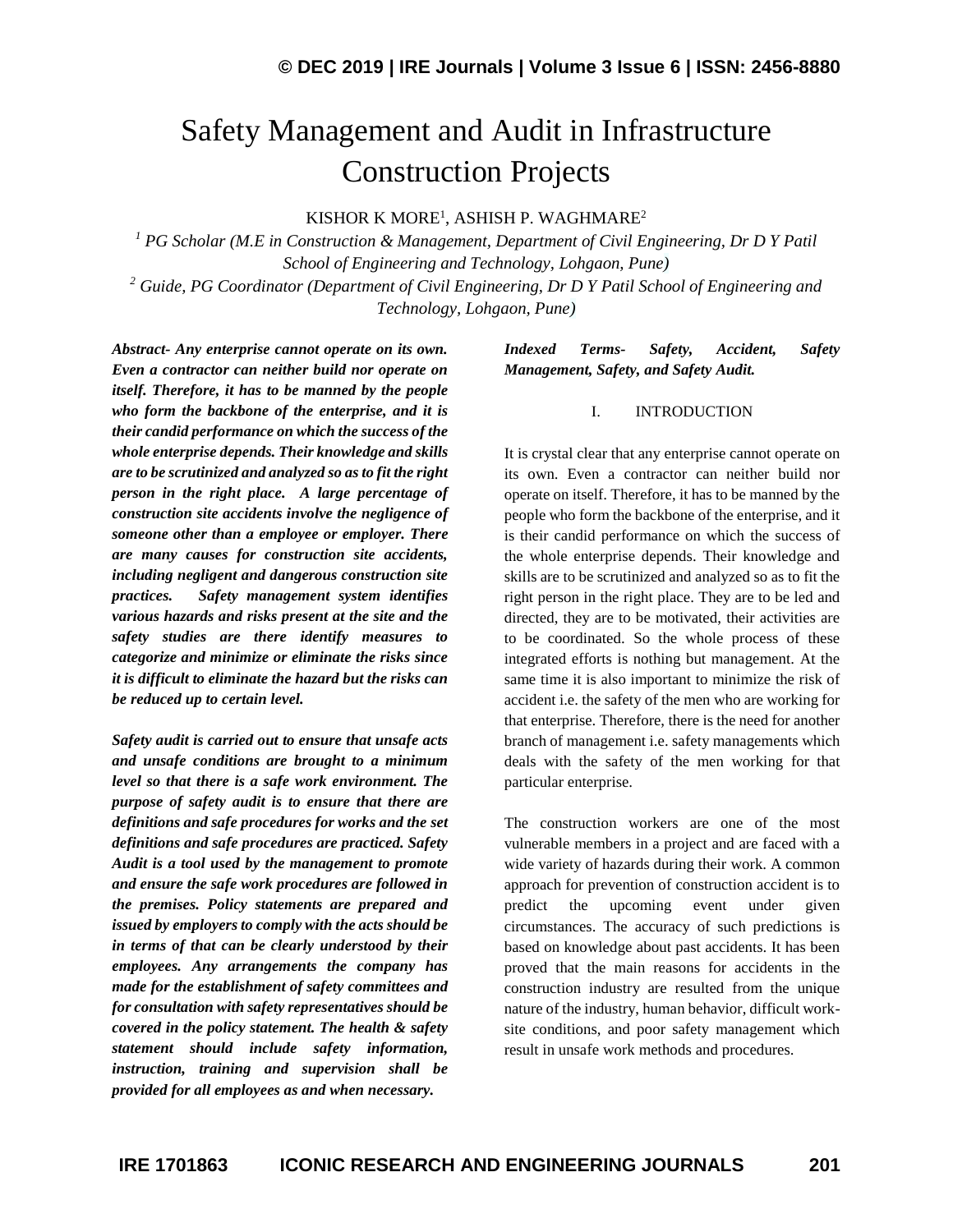## **© DEC 2019 | IRE Journals | Volume 3 Issue 6 | ISSN: 2456-8880**

Safety management system identifies various hazards and risks present at the site and the safety studies are there identify measures to categorize and minimize or eliminate the risks since it is difficult to eliminate the hazard but the risks can be. Safety audit is about going through those procedures and finding whether the safety system is on the right track. Safety audit is not about finding the shortcomings in the system but to ensure that the existing loss prevention systems, safe work procedures and other work practices are in place and being followed.

### II. SAFETY

Safety means to avoid any unsafe act in order to prevent accidents. It is a very essential factor which is to be considered during construction projects. Negligence of safety measures can prove to be fatal. Hence safety of the workers is given top priority during a construction work. Improper safety measures or negligence have leads to failure of many structures as well as loss of life.

#### 2.1 SETTING UP THE SITE

There should be safe access onto and around the site for people and vehicles. Plan how vehicles will be kept clear of pedestrians, especially at site entrances where it may be necessary to provide doors or gates to achieve this segregation. Doors that open onto traffic routes may need viewing panels or windows. Construction work should be fenced off and suitably signed. This will protect people (especially children) from site dangers and the site from vandalism and theft. Everyone who works on any site must have access to adequate toilet and washing facilities, a place for preparing and consuming refreshments and somewhere for storing and drying clothing and personal protective equipment. Principal contractors and others who have control over construction sites are responsible for providing or making available site welfare facilities. Employers are also responsible for ensuring that welfare facilities are adequate for their employees.

#### 2.2 SAFETY IN SCAFFOLDING

Some major finded hazards in scaffolding

• People falling from the scaffolding.

- People below the working platform being struck by material fall or being thrown from it
- The scaffold or part of it, collapsing i.e., crushing people under it or nearby at ground level.
- Gives workers peace of mind
- Prevents equipment and debris from falling
- Allows unrestricted access with jobsite safety
- Gives workers peace of mind
- Prevents equipment and debris from falling
- The scaffold or part of it, collapsing i.e, crushing people under it or nearby at ground level

The collapsed scaffold causing damage to adjacent property or to the structure associated with the scaffold



Photo.1. Scaffolding for Bridge Span

#### 2.3 SAFETY IN WORK OVER WATER

For work over or in the vicinity of water, the safe methods are

- Fall prevention system to be adopted by using working platforms, places  $\&$  access gangways to them should be properly constructed to the width as per standards.
- Tripping and slipping hazards must not persist unchecked.
- bringing a person to surface, life buoys with lifelines, life raft, floating plant
- Provide arrangements for rescue such as rescue boat, first aiders, boat hook, and anchor.

#### 2.4 FALL PROTECTION EQUIPMENT Safety netting

- It protects workers from falls and stops injuries and damage from dangerous falling debris.
- Saves lives stops deadly worker falls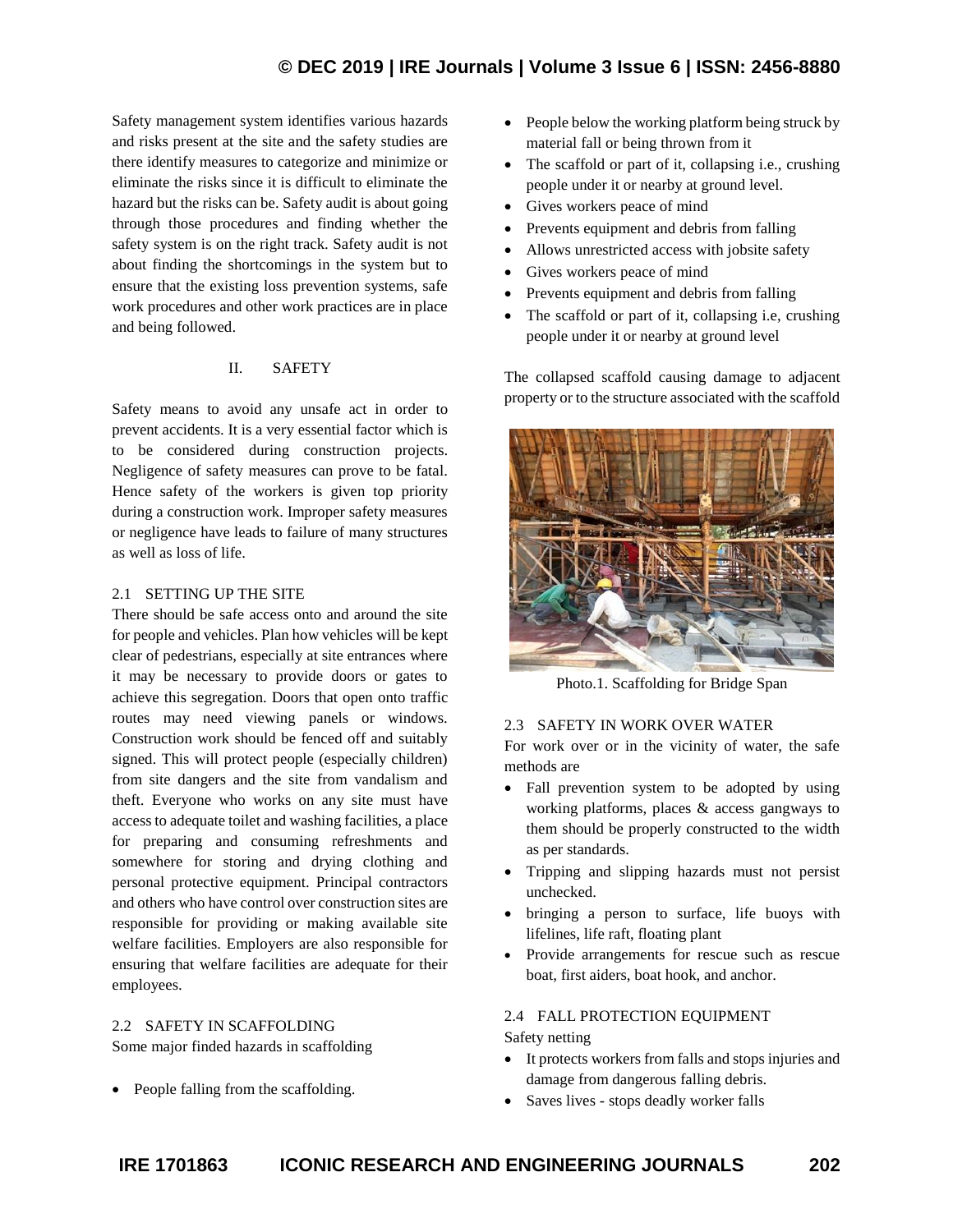- Improves jobsite safety and morale
- Replaces troublesome sidewalk sheds and platforms
- Prevents workers from falling off scaffolding

#### 2.5 WORKING AT HEIGHTS

Falls are the largest cause of accidental death in the construction industry. They account for 50% of all fatalities. There is no distinction between low and high falls. This means that for any work at height, precautions are required to prevent or minimize the risk of injury from a fall. To prevent or minimized risk when planning for work at height, consider the work to be done and take a sensible risk-based approach to identify suitable precautions. There is a hierarchy of control measures for determining how to work at height safely. The hierarchy has to be followed systematically and only when one level is not reasonably practicable may the next level be considered. Where it is reasonably practicable to prevent a fall, precautions should be taken to do so. It is not acceptable to select work equipment from lower down the hierarchy in the first instance.

#### 2.6 GENERAL

- Drink water only from approved drinking water containers or dispensers.
- Proper housekeeping is essential and will be part of every job.  $\Box$  Clean up all spills or leaks promptly. The Contractor is responsible for containing and cleaning up all spills caused by its workforce.
- Obey all posted speed limit signs.
- Pedestrians will have the right-of-way.
- Yield right-of-way to emergency vehicles.
- Smoking is permitted in designated areas only.
- No firearms or weapons are allowed on the job site.
- Riding on any equipment that is not designed for personnel transport is prohibited.
- Ride in vehicles with seats firmly attached.
- Employees must obey all danger and caution signs.
- Correct all unsafe conditions when possible. Report all unsafe conditions to your immediate supervisor or safety personnel.
- No running is permitted on the job site.
- All material raised and lowered from any height must be done by rope (No dropping or throwing).

• No horseplay will be tolerated. No fighting. All involved will be subject to being removed from the site.

#### III. SAFETY MANAGEMENT

Project safety is a primary responsibility of all management and supervisors and all employees on this site. Effective management of work activities and competent site supervision are essential in maintaining healthy and safe conditions. It should be made clear to supervisors exactly what it is they are expected to do and how they are expected to do it. The greater the risk, the greater the degree of control and supervision required. Ensure the level of site supervision provided is adequate. Site managers and supervisors should be trained to help them discharge their health and safety responsibilities. On larger sites, site managers may require the support of assistant site managers. On smaller sites, if the supervisor or manager is sometimes not present, they (or a deputy) should be contactable by phone and a responsible person should be left in charge of the site.

#### IV. AUDIT

Safety audit is carried out to ensure that unsafe acts and unsafe conditions are brought to a minimum level so that there is a safe work environment. The purpose of safety audit is to ensure that there are definitions and safe procedures for works and the set definitions and safe procedures are practiced. Components of a Safety audit may depend upon the type of occupancy but it surely indicates that the management has an attitude towards safety. Safety management system identifies various hazards and risks present at the site and the safety studies are there identify measures to categorize and minimize or eliminate the risks since it is difficult to eliminate the hazard but the risks can be. Safety audit is about going through those procedures and finding whether the safety system is on the right track. Safety audit is not about finding the shortcomings in the system but to ensure that the existing loss prevention systems, safe work procedures and other work practices are in place and being followed.

Safety Audit may be either internal or external. Internal safety audit is carried out in-house while